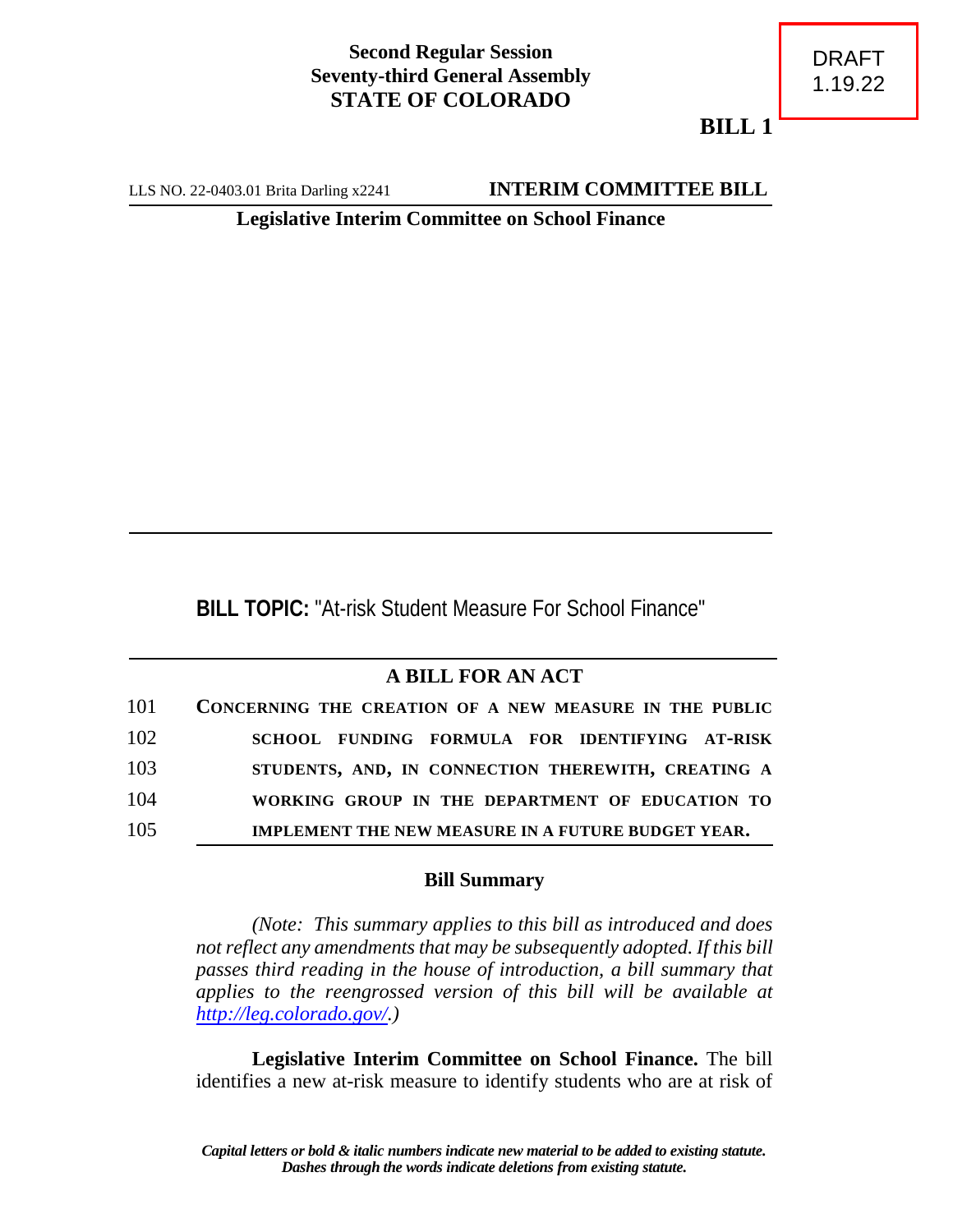below-average academic outcomes because of socioeconomic disadvantage or poverty in order to allocate resources through the state's public school funding formula to serve those students. The new at-risk measure will include:

- ! The percentage of students certified as eligible for free meals under the school lunch program based on documentation of benefit receipt or categorical eligibility, supplemented by the expansion of direct certification to participants in the medical assistance program and the children's basic health plan; and
- ! A neighborhood socioeconomic-status index that weights student needs based on socioeconomic-status index neighborhood factors linked to each student's census block group.

The commissioner of education (commissioner) shall convene a working group to prepare for the implementation of the new at-risk measure in the 2023-24 budget year. The bill specifies the membership of the working group.

The bill includes issues that the working group may consider in constructing and implementing the new at-risk measure, including collecting necessary data, obtaining authorization for direct certification of students participating in the medical assistance program and the children's basic health plan, constructing a neighborhood socioeconomic-status index linked to students' addresses, and testing the at-risk measure with actual student data, if available.

The commissioner shall report findings and recommendations for the construction and implementation of the new at-risk measure to the legislative interim committee on school finance, the joint budget committee, and the education committees of the general assembly.

1 *Be it enacted by the General Assembly of the State of Colorado:*

2 **SECTION 1.** In Colorado Revised Statutes, **add** 22-54-104.6 as

- 3 follows:
- 

## 4 **22-54-104.6. Implementation of at-risk measure - working**

- 5 **group creation report legislative declaration definitions repeal.**
- 6 (1) (a) THE GENERAL ASSEMBLY FINDS AND DECLARES THAT
- 7 IMPLEMENTING A NEW AT-RISK MEASURE FOR IDENTIFYING STUDENTS WHO
- 8 ARE AT RISK OF BELOW-AVERAGE ACADEMIC PERFORMANCE BECAUSE OF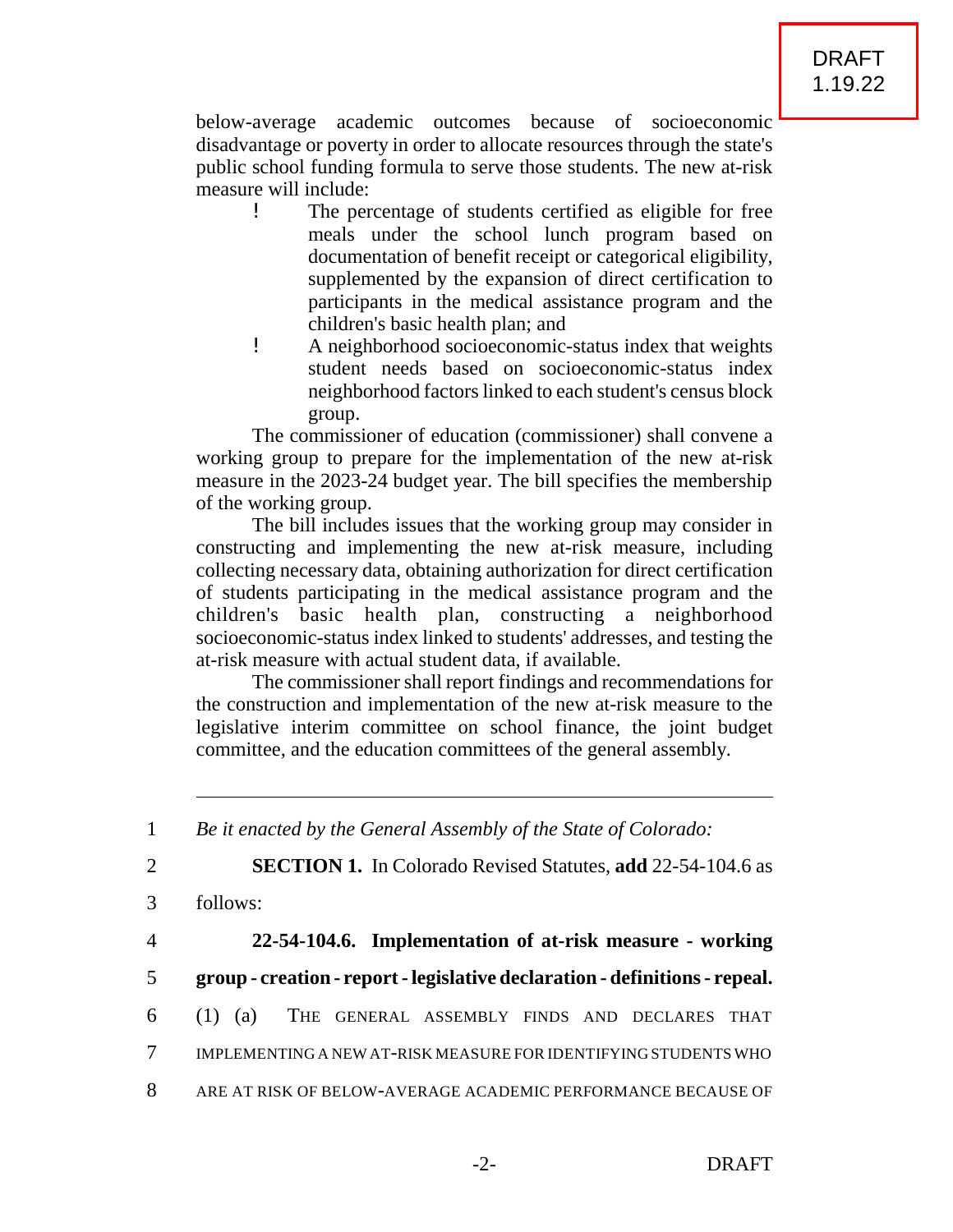1 SOCIOECONOMIC DISADVANTAGES OR POVERTY WILL BENEFIT COLORADO STUDENTS BY:

 (I) ENSURING THAT PUBLIC SCHOOLS ARE ABLE TO PARTICIPATE IN UNIVERSAL FREE MEALS PROGRAMS AND REDUCING THE PAPERWORK AND ADMINISTRATIVE BURDEN ON PUBLIC SCHOOLS PARTICIPATING IN THOSE PROGRAMS;

 (II) IDENTIFYING AT-RISK STUDENTS DIRECTLY THROUGH THEIR 8 PARTICIPATION IN CERTAIN PUBLIC BENEFIT PROGRAMS WITHOUT THE NEED TO COLLECT FORMS OR OTHER VERIFICATION OF ELIGIBILITY, WHICH OFTEN LEADS TO THE UNDERCOUNTING OF STUDENTS IN THE PUBLIC 11 SCHOOLS THAT NEED RESOURCES TO SERVE THESE STUDENTS; AND

 (III) RECOGNIZING FACTORS BEYOND HOUSEHOLD INCOME THAT PLACE A STUDENT AT RISK OF BELOW-AVERAGE ACADEMICPERFORMANCE. (b) THEREFORE, IT IS THE INTENT OF THE GENERAL ASSEMBLY TO CREATE A WORKING GROUP CONVENED BY THE COMMISSIONER OF EDUCATION TO DETERMINE HOW TO CONSTRUCT AND IMPLEMENT THE NEW

 AT-RISK MEASURE FOR USE IN THE STATE'S PUBLIC SCHOOL FUNDING FORMULA.

 (2) AS USED IN THIS SECTION, UNLESS THE CONTEXT OTHERWISE REQUIRES:

 (a) "CHILDREN'S BASIC HEALTH PLAN" HAS THE SAME MEANING AS 22 SET FORTH IN SECTION 25.5-8-103.

 (b) "COMMISSIONER" MEANS THE COMMISSIONER OF EDUCATION APPOINTED PURSUANT TO SECTION 1 OF ARTICLE IX OF THE STATE CONSTITUTION.

 (c) "IDENTIFIED STUDENT PERCENTAGE" MEANS THE PERCENTAGE OF A DISTRICT'S OR INSTITUTE CHARTER SCHOOL'S STUDENT ENROLLMENT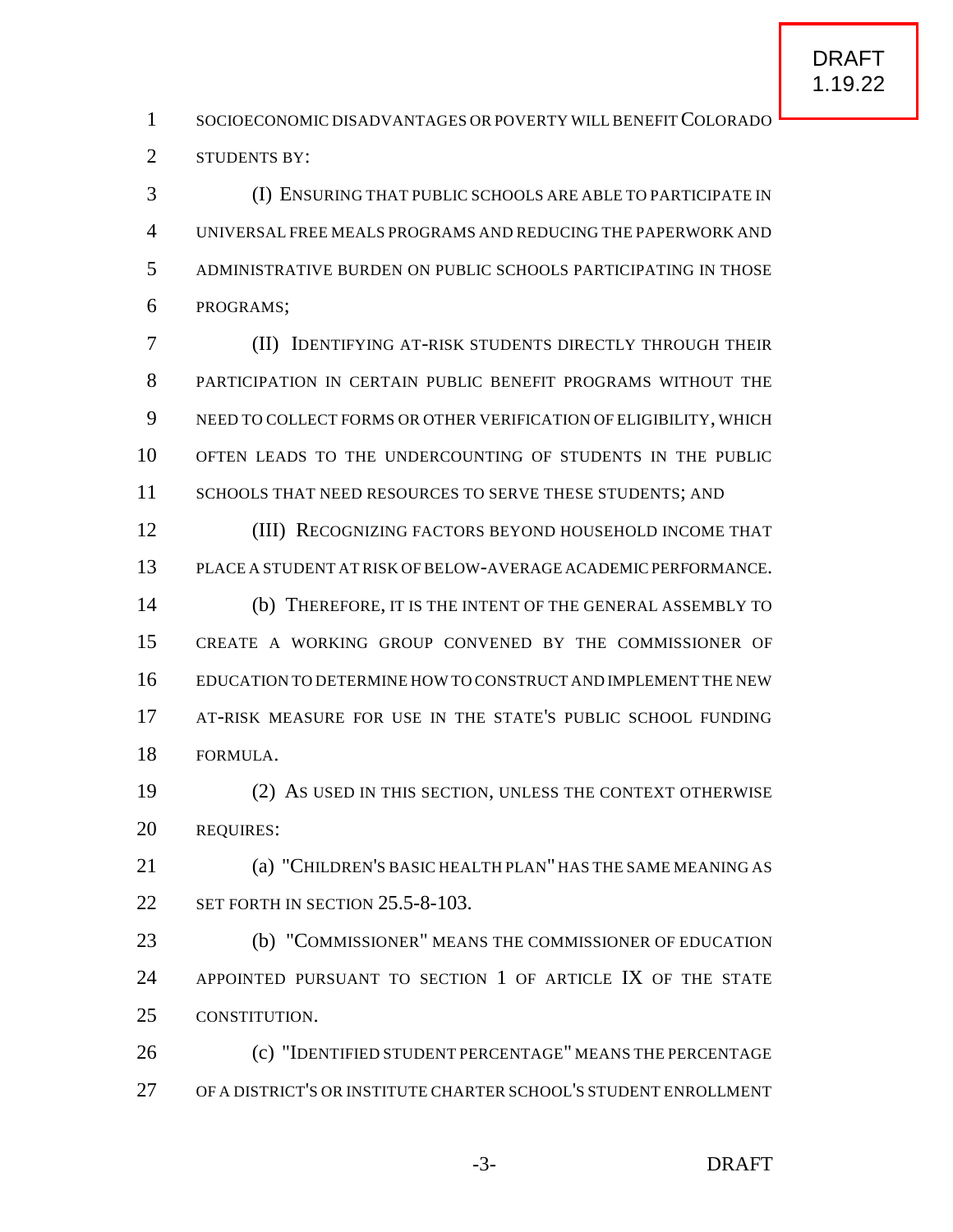WHO ARE CERTIFIED AS ELIGIBLE FOR FREE MEALS UNDER THE SCHOOL

 LUNCH PROGRAM BASED ON DOCUMENTATION OF BENEFIT RECEIPT OR CATEGORICAL ELIGIBILITY AS DESCRIBED IN 7 CFR 245.6, OR ANY SUCCESSOR REGULATIONS.

 (d) "MEDICAID" HAS THE SAME MEANING AS "MEDICAL ASSISTANCE" AS SET FORTH IN SECTION 25.5-4-103.

 (e) "SCHOOL LUNCH PROGRAM"MEANS THE FEDERAL "RICHARD B. RUSSELL NATIONAL SCHOOL LUNCH ACT" CREATED IN 42 U.S.C. SEC. 1751, ET SEQ.

 (3) BEGINNING IN THE 2023-24 BUDGET YEAR, THERE IS CREATED A NEW AT-RISK MEASURE IN THE PUBLIC SCHOOL FUNDING FORMULA FOR IDENTIFYING STUDENTS WHO ARE AT RISK OF BELOW-AVERAGE ACADEMIC OUTCOMES BECAUSE OF SOCIOECONOMIC DISADVANTAGE OR POVERTY. THE NEW AT-RISK MEASURE REPLACES THE AT-RISK MEASURE IN EFFECT FOR THE 2022-23 BUDGET YEAR.THE NEW AT-RISK MEASURE IS DESIGNED TO ALLOCATE FINANCIAL RESOURCES TO PUBLIC SCHOOLS TO SERVE THE NEEDS OF AT-RISK STUDENTS. THE NEW AT-RISK MEASURE INCLUDES:

 (a) A DISTRICT'S OR INSTITUTE CHARTER SCHOOL'S IDENTIFIED STUDENT PERCENTAGE, SUPPLEMENTED BY STUDENTS IDENTIFIED THROUGH COLORADO'S PARTICIPATION IN THE DEMONSTRATION PROJECT OPERATED PURSUANT TO 42 U.S.C. SEC. 1758 (b)(15) FOR DIRECT CERTIFICATION FOR CHILDREN RECEIVING BENEFITS THROUGH MEDICAID 23 AND THE CHILDREN'S BASIC HEALTH PLAN; AND

 (b) STUDENT NEEDS THAT ARE WEIGHTED BASED ON AT LEAST FIVE SOCIOECONOMIC-STATUS NEIGHBORHOOD FACTORS, LINKED TO EACH STUDENT'S CENSUS BLOCK GROUP.

(4) ON OR BEFORE AUGUST 15, 2022, THE COMMISSIONER SHALL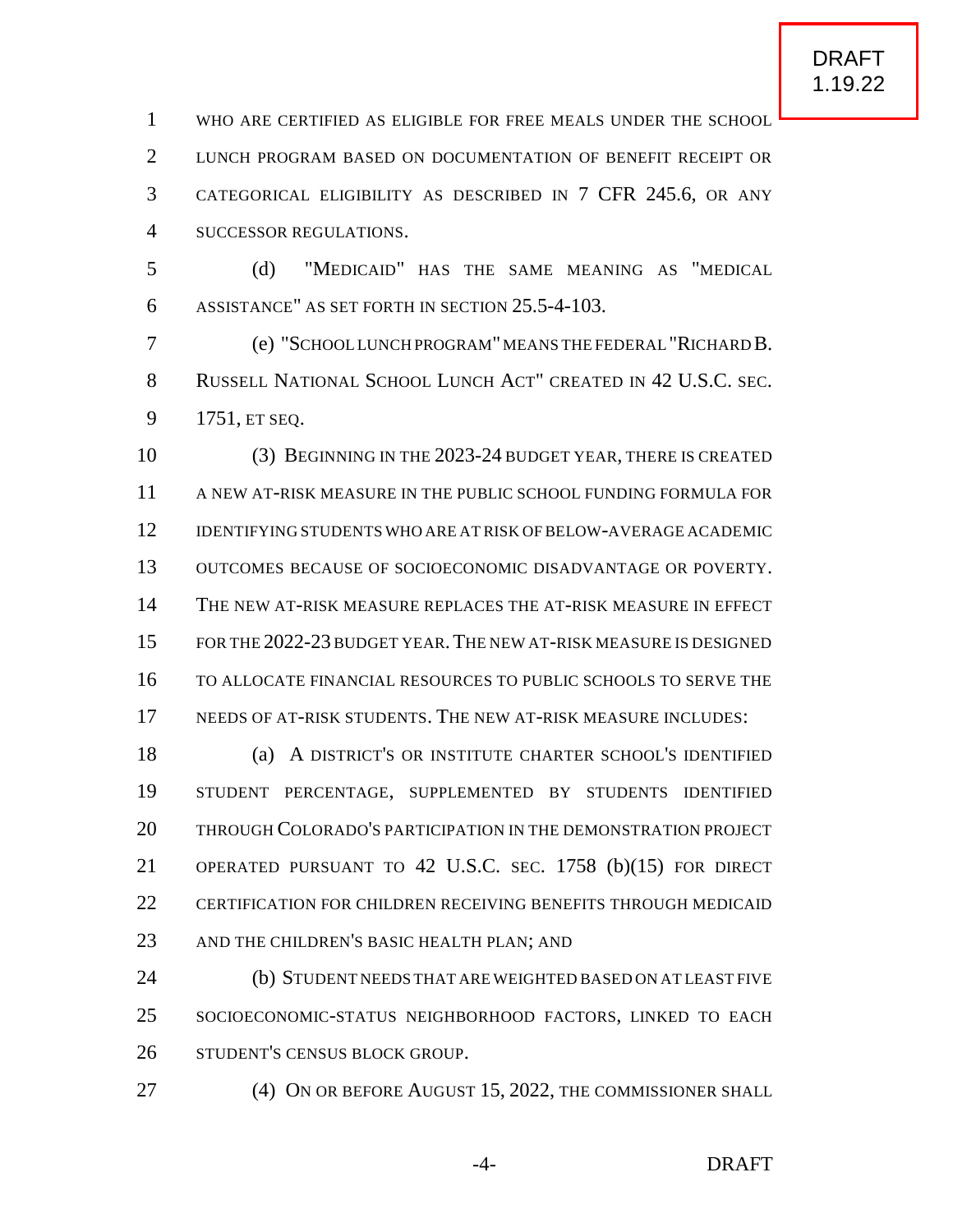CONVENE A WORKING GROUP TO PREPARE FOR THE IMPLEMENTATION IN THE 2023-24 BUDGET YEAR OF THE NEW AT-RISK MEASURE CREATED IN SUBSECTION (3) OF THIS SECTION.

 (5) (a) THE WORKING GROUP CONSISTS OF STAFF OF THE DEPARTMENTS OF HEALTH CARE POLICY AND FINANCING AND HUMAN SERVICES, APPOINTED BY THE EXECUTIVE DIRECTORS OF THOSE DEPARTMENTS IN CONSULTATION WITH THE COMMISSIONER, AND OTHER MEMBERS APPOINTED BY THE COMMISSIONER PURSUANT TO SUBSECTION (5)(b) OF THIS SECTION. EACH APPOINTING AUTHORITY SHALL APPOINT WORKING GROUP MEMBERS ON OR BEFORE AUGUST 1, 2022.

 (b) THE COMMISSIONER SHALL APPOINT MEMBERS TO THE WORKING GROUP TO PROVIDE REPRESENTATION FOR THE FOLLOWING GROUPS:

**(I) STAFF OF THE DEPARTMENT OF EDUCATION;** 

(II) STAFF OF THE STATE CHARTER SCHOOL INSTITUTE;

- (III) DISTRICT CHIEF FINANCIAL OFFICERS OR SCHOOL FINANCE DIRECTORS;
- 18 (IV) SUPERINTENDENTS OF DISTRICTS;
- (V) SCHOOL PRINCIPALS AND DIRECTORS OF CHARTER SCHOOLS;

**(VI) SCHOOL SOCIAL WORKERS OR NURSES;** 

- (VII) CHILD WELFARE EDUCATION LIAISONS;
- **(VIII)** THE EDUCATION DATA ADVISORY COMMITTEE CREATED IN SECTION 22-2-304;
- **(IX) A STATEWIDE ORGANIZATION THAT REPRESENTS EDUCATORS;**

**(X)** A STATEWIDE ORGANIZATION THAT REPRESENTS SCHOOL 26 DISTRICT BOARDS OF EDUCATION;

**(XI) A STATEWIDE ADVOCACY GROUP FOR CHARTER SCHOOLS;**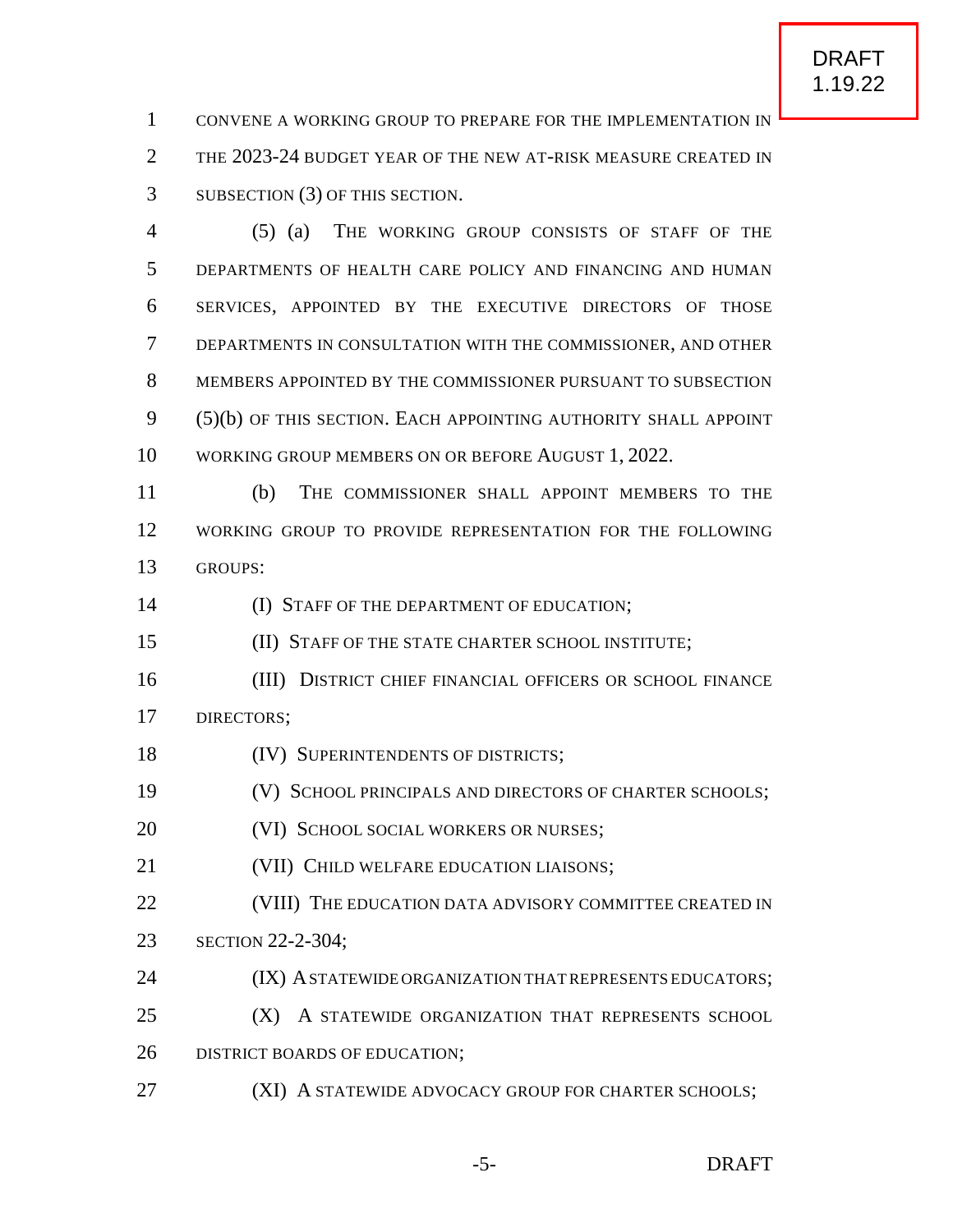(XII) AN ADVOCACY ORGANIZATION THAT REPRESENTS RURAL

DISTRICTS;

(XIII) ADVOCACY GROUPS FOR CHILDREN IN POVERTY;

 (XIV) ADVOCACY GROUPS WORKING TO END HUNGER IN COLORADO; AND

 (XV) ANY OTHER GROUPS WITH RELEVANT QUALIFICATIONS OR EXPERTISE.

 (6) IN APPOINTING MEMBERS TO THE WORKING GROUP, THE COMMISSIONER SHALL ENSURE, TO THE EXTENT PRACTICABLE, THAT THE MEMBERSHIP REFLECTS THE GEOGRAPHIC DIVERSITY OF THE STATE, 11 INCLUDING MEMBERS FROM RURAL, URBAN, AND SUBURBAN DISTRICTS AND CHARTER SCHOOLS, AS WELL AS LARGE AND SMALL DISTRICTS. THE COMMISSIONER SHALL ALSO ENSURE REPRESENTATION FROM DISTRICTS THAT SERVE A HIGH NUMBER OF AT-RISK STUDENTS UNDER THE CURRENT SCHOOL FUNDING FORMULA.

 (7) THE COMMISSIONER, OR A MEMBER APPOINTED BY THE COMMISSIONER, SHALL SERVE AS CHAIR OF THE WORKING GROUP. MEMBERS OF THE WORKING GROUP SERVE WITHOUT COMPENSATION AND WITHOUT REIMBURSEMENT FOR EXPENSES.

20 (8) THE COMMISSIONER, IN CONSULTATION WITH THE EXECUTIVE DIRECTORS OF THE DEPARTMENTS OF HEALTH CARE POLICY AND FINANCING AND HUMAN SERVICES, MAY FORM ISSUE SUBGROUPS, CONSISTING OF WORKING GROUP MEMBERS AND OTHERS WITH RELEVANT 24 EXPERIENCE OR EXPERTISE, TO CONSIDER THE ISSUES ADDRESSED BY THE WORKING GROUP.

26 (9) THE WORKING GROUP SHALL ADDRESS ISSUES CONCERNING THE CONSTRUCTION AND IMPLEMENTATION OF THE NEW AT-RISK MEASURE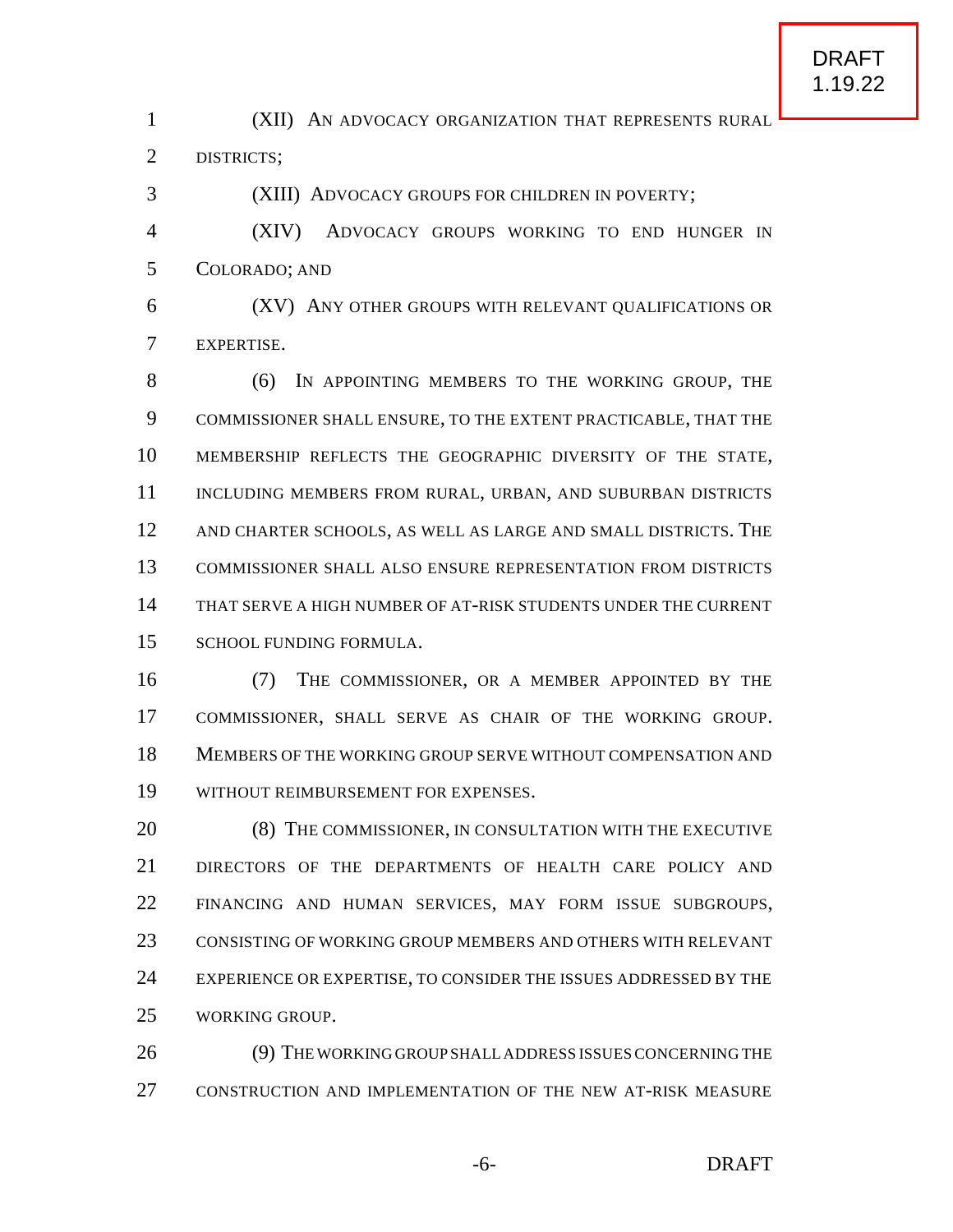CREATED IN SUBSECTION(3) OF THIS SECTION. AMONG OTHER CONSIDERATIONS,THE CONSTRUCTION AND IMPLEMENTATION OF THE NEW AT-RISK MEASURE MAY INCLUDE:

 (a) COLLECTING THE NECESSARY DATA TO IMPLEMENT THE NEW AT-RISK MEASURE, WHICH MAY INCLUDE CONSIDERATION OF A SURVEY OF AVAILABLE DATA, THE LEVEL AT WHICH DATA IS COLLECTED, DATA SHARING AND DATA LINKS, STUDENT DATA PRIVACY, AND MINIMIZING THE BURDEN OF DATA COLLECTION;

 (b) ACQUIRING FEDERAL AUTHORIZATION TO PARTICIPATE IN THE DEMONSTRATION PROJECT OPERATED PURSUANT TO 42 U.S.C. SEC. 1758 (b)(15) FOR DIRECT CERTIFICATION FOR CHILDREN RECEIVING BENEFITS 12 THROUGH MEDICAID AND THE CHILDREN'S BASIC HEALTH PLAN;

 (c) DEVELOPING THE NEIGHBORHOOD SOCIOECONOMIC-STATUS INDEX,INCLUDING THE DETERMINATION OF FIVE OR MORE INDEX FACTORS, WHICH MAY INCLUDE MEDIAN HOUSEHOLD INCOME, HOMEOWNERSHIP RATE,THE PERCENTAGE OF ADULTS TWENTY-FIVE YEARS OF AGE OR OLDER WITH A BACHELOR'S DEGREE OR HIGHER, THE PERCENTAGE OF CHILDREN WHO ARE FOSTERED OR RAISED BY A NONPARENTAL RELATIVE, OR THE PERCENTAGE OF HOUSEHOLDS WHERE A NON-ENGLISH LANGUAGE IS SPOKEN.

 (d) ONCE CENSUS BLOCKS ARE ASSIGNED A SOCIOECONOMIC-STATUS INDEX VALUE, DETERMINING HOW A STUDENT'S NEIGHBORHOOD SOCIOECONOMIC-STATUS INDEX VALUE SHOULD BE INCORPORATED INTO THE AT-RISK MEASURE AND HOW IT WILL IMPACT STUDENTS IDENTIFIED AS PART OF THE DISTRICT'S OR INSTITUTE CHARTER SCHOOL'S IDENTIFIED STUDENT PERCENTAGE;

(e) DETERMINING THE COMPOSITION OF AT-RISK FACTOR FUNDING

-7- DRAFT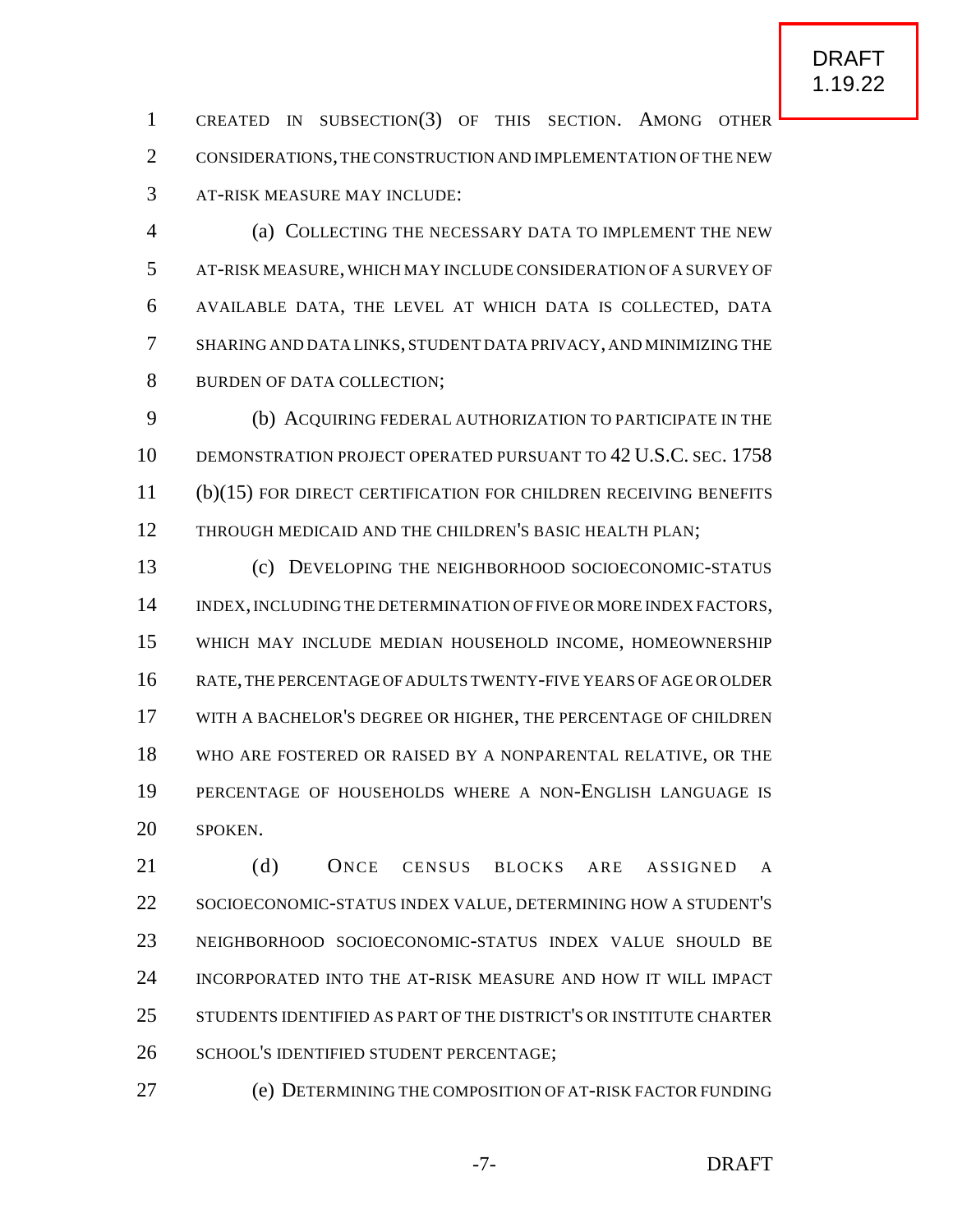BASED ON THE IDENTIFICATION OF STUDENTS THROUGH THE NEW AT-RISK MEASURE AND ENSURING THAT AT-RISK FACTOR FUNDING IS EQUITABLY DISTRIBUTED TO IMPROVE ACADEMIC OUTCOMES FOR IDENTIFIED STUDENTS;

 (f) DETERMINING HOW DISTRICTS AND INSTITUTE CHARTER SCHOOLS WILL DEMONSTRATE THAT AT-RISK FUNDING IS BEING EXPENDED TO SERVE STUDENTS IDENTIFIED THROUGH THE NEW AT-RISK MEASURE AND RESULTING AT-RISK FACTOR FUNDING;

 (g) DETERMINING THE PROCESS FOR IDENTIFYING STUDENTS DURING THE FIRST YEAR OF IMPLEMENTATION AND THE DESIGN AND LENGTH OF A HOLD-HARMLESS PROVISION FOR DISTRICTS AND CHARTER SCHOOLS;

 (h) CONDUCTING PRE-IMPLEMENTATION MODELING AND TESTING USING ACTUAL STUDENT DATA FOR EACH DISTRICT AND CHARTER SCHOOL, IF AVAILABLE;

 (i) CONSIDERING THE IMPACT OF THE NEW AT-RISK MEASURE ON OTHER PROGRAMS THAT RELY ON OR REFERENCE THE IDENTIFICATION OF 18 AT-RISK STUDENTS PURSUANT TO THIS ARTICLE 54; AND

 (j) ANY OTHER ISSUES DEEMED RELEVANT BY THE COMMISSIONER. (10) NOT LATER THAN JANUARY 31, 2023, THE COMMISSIONER SHALL SUBMIT A REPORT TO THE LEGISLATIVE INTERIM COMMITTEE ON 22 SCHOOL FINANCE, THE JOINT BUDGET COMMITTEE, AND THE EDUCATION COMMITTEES OF THE HOUSE OF REPRESENTATIVES AND THE SENATE, OR ANY SUCCESSOR COMMITTEES, INCLUDING:

 (a) A SUMMARY OF THE PROGRESS OF THE WORKING GROUP IN RESOLVING ISSUES CONCERNING THECOMPOSITION AND IMPLEMENTATION OF THE NEW AT-RISK MEASURE AND AT-RISK FACTOR FUNDING;